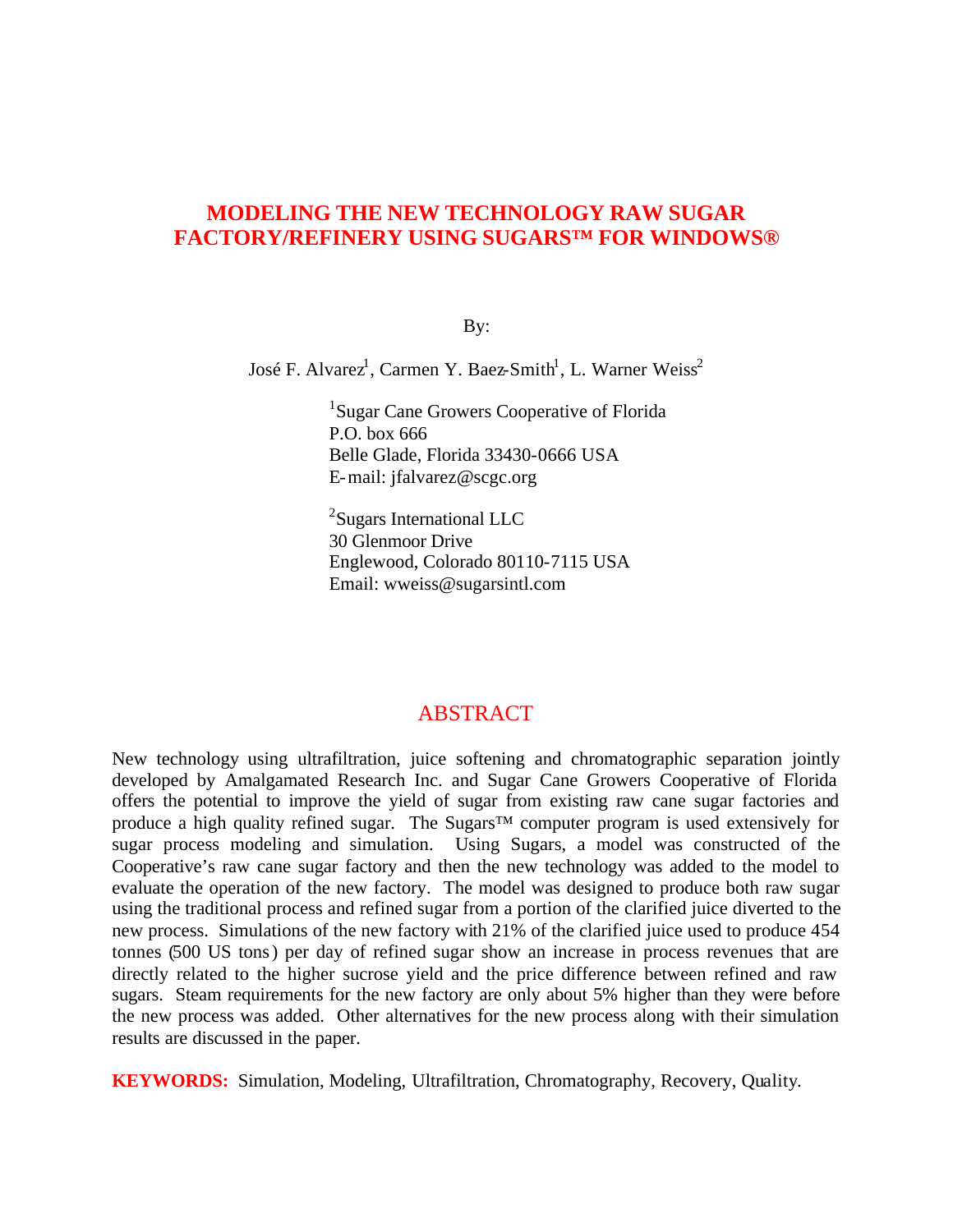#### INTRODUCTION

Technological advancements are challenging the traditional sugar production process. New separation technologies using membrane ultrafiltration and chromatographic desugarization hold the promise to improve the recovery of sucrose and the quality of sugar<sup>1</sup>. Modeling and simulation are changing the way existing and new processes are evaluated and improved<sup>2</sup>. This paper shows the application of modeling and simulation using the Sugars for Windows computer program to model a new process using ultrafiltration and chromatographic separation being developed jointly by Amalgamated Research Inc. (ARi) and Sugar Cane Growers Cooperative (SCGC) of Florida for cane sugar factories to increase sucrose recovery and produce refined white sugar.

SCGC of Florida operates a cane raw sugar factory with a grinding rate of 21,780 tonnes (24,000 US tons) per day. In April of 1999, the Cooperative purchased a license to use the Sugars computer program to model their factory and make simulations of different alternatives for expansion of the factory and to evaluate a new process for producing refined sugar under development by ARi and the Cooperative. After SCGC of Florida received the program, a model was built of the existing factory. This model was completed in 1999 and results from simulations of the model showed excellent agreement with actual factory results. Next, modifications were made to the model to evaluate the expansion of the plant to a capacity of 23,600 tonnes (26,000 US tons) per day of cane and to add the new process consisting of ultrafiltration, juice softening by ion exchange, ion exclusion chromatographic separation and crystallization to produce 454 tonnes (500 US tons) per day of refined sugar. The model of the proposed new factory was completed in 2000 using data from tests performed on pilot equipment at the factory.

A model is built in Sugars by drawing the process flow diagram using stations that are selected from the available stations in the program and connecting the stations together using flow streams. Fbw streams between stations, and flows that leave the model, are called *internal flows*. Flows that go into the model from outside sources (e.g., cane, steam, water, lime, etc.) are called *external flows*. All external flows must be specified before doing a balance. Internal flows are calculated by Sugars during the balance calculations. Each station in the model has a data input screen for entering properties that control the performance of the station. The SCGC of Florida model uses 10 pages containing more than 750 flows and over 400 stations.

#### PROCESS OVERVIEW

An overview of the processing sections of the new factory Sugars model is shown in Figure 1. Each block in the diagram represents one drawing page in the model. The existing factory consists of the Milling, Purification and Evaporation, West 'A' Sugar Station, East 'A' Sugar Station, 'B' & 'C' Sugar Boilings, and the Steam Generation/Distribution and Water Distribution pages. These pages and the Refined Sugar Production page are not shown in this paper because of space limitations. The Ultrafiltration, Juice Softening and Concentration, Chromatographic Separation & Evaporation and Refined Sugar Production pages represent the new process. The first three of these four pages are shown in subsequent sections of this paper.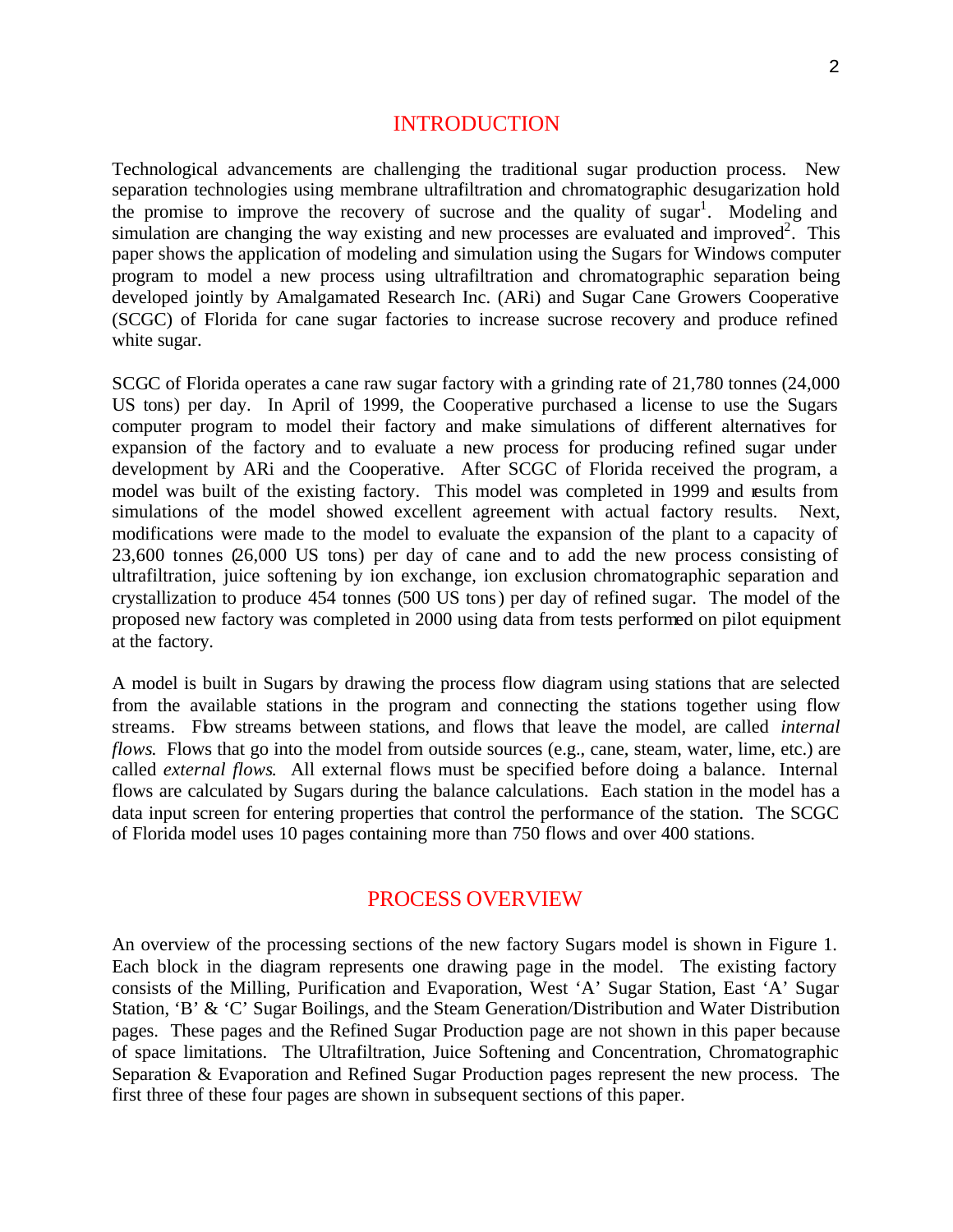A bagasse-fired boiler is used to produce 27 bar (400 psig) steam and five turbo-generators produce electricity and steam for the factory. One of the turbo-generators uses a condensing turbine. Also, not shown on this overview drawing for simplicity purposes is the distribution of condensate, city and cooling water throughout the model. The complete water balance for the factory is given by Sugars along with the heat, material and color balances.



*Figure 1. SCGC of Florida New Factory/Refinery Sugars Model Overview.*

Exhaust steam is used for: (1) the clarified juice evaporators, (2) soft juice heat exchanger before evaporation, (3) soft juice evaporators, and (3) the refined sugar dryer. Vapor from the intermediate evaporator  $(2^{nd}$  vapor) is used for West 'A' sugar boiling, East 'A' sugar boiling, 'B' & 'C' sugar boilings, and the raffinate evaporators in chromatographic separation. Last effect vapor from the triple effect soft juice evaporator is used for: (1) the extract evaporator and concentrator, (2) the raffinate heat exchanger before evaporation, and (3) the raffinate evaporator along with vapor from the intermediate evaporator. Last effect vapor from the triple effect extract 1 evaporator is used in refined sugar production for the white pans and the sugar melter. Total steam demand only increases by 5%, or less, for the new factory when compared to the original factory before installation of the new process.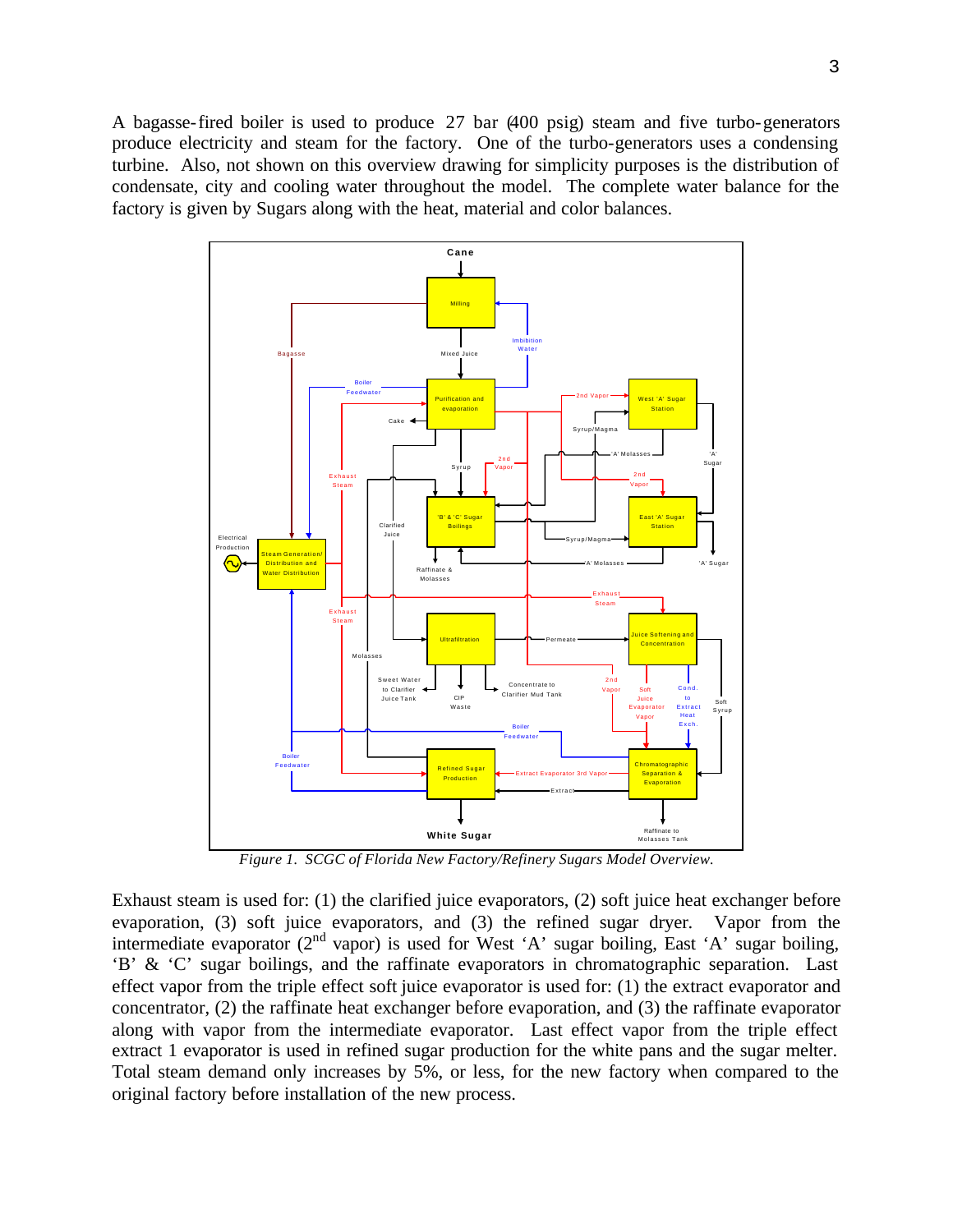#### ULTRAFILTRATION

Figure 2 shows the Ultrafiltration page of the new factory model. The model allows for clarified juice (approximately 21% of the total) going to ultrafiltration from either the clarified juice tank before evaporation, or after the clarified juice pre-evaporator. The pre-evaporator raises the concentration of the juice from a little over 13% to about 19%, which reduces the capacity requirements of ultrafiltration and juice softening by about 30%.



*Figure 2. Ultrafiltration page of model.*

Four membranes are shown. Each membrane model allows for cycling to give permeate production, rinsing with condensate to give sweet water, and then rinsing with sodium hydroxide, surfactant, EDTA (or bleach), acid and condensate with the discharge from each of these rinses going to the CIP waste tank. The CIP waste is sent to the mill waste system. The final retentate (concentrate) from the last membrane goes to a tank and from there it is sent to the clarifier mud tank for vacuum filtration with the clarifier mud before it is discharge from the factory with the filter cake.

Permeate from ultrafiltration is pumped to juice softening and concentration before it goes to chromatographic separation for desugarization.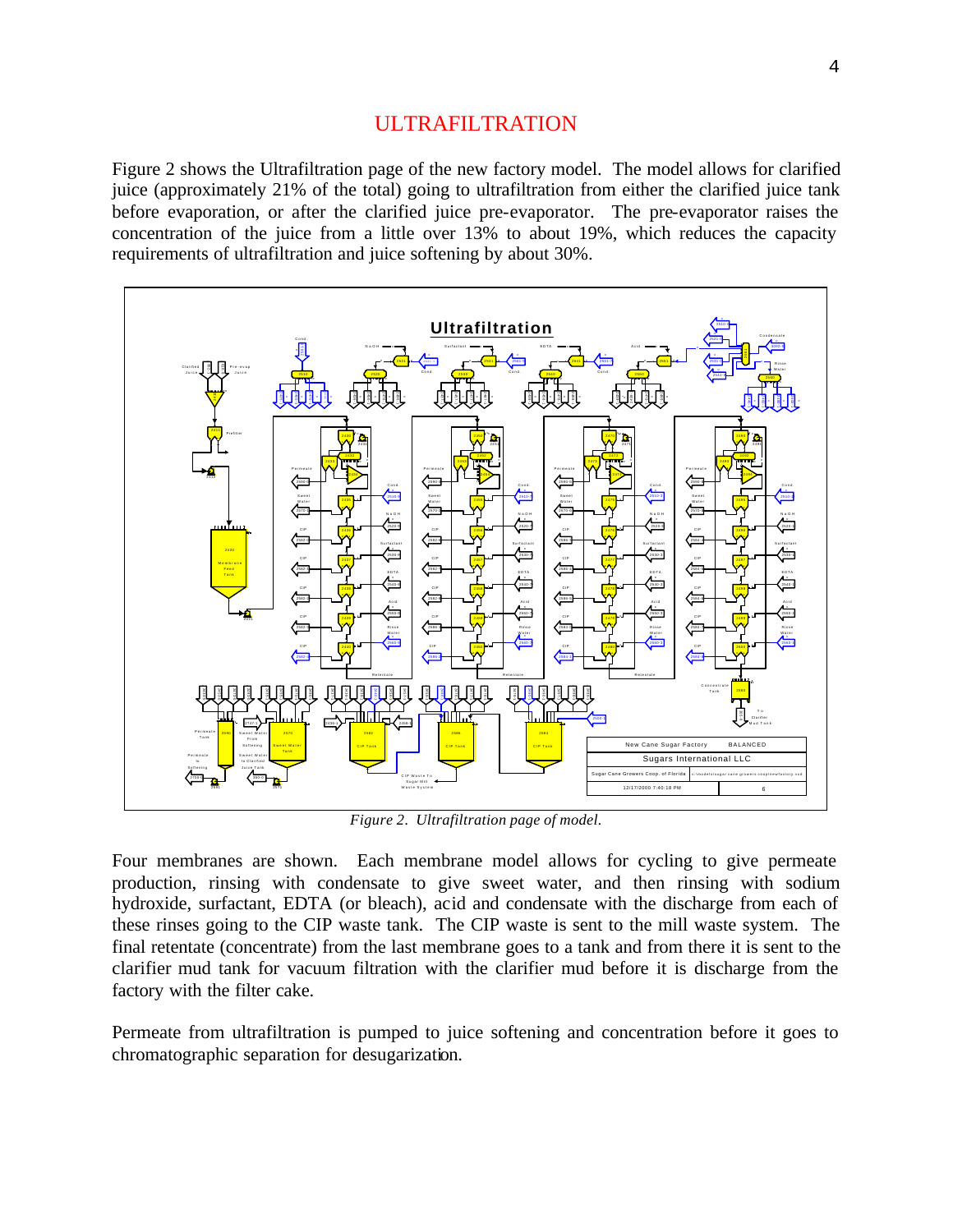## JUICE SOFTENING AND CONCENTRATION

The Juice Softening and Concentration page is shown in Figure 3. Permeate from ultrafiltration is sent to the softening columns. The model is designed for three columns simply for illustrative purposes. Cycles are modeled for sweeten off, regeneration with sodium hydroxide, rinse and sweeten on. Sweeten off flow goes to the soft juice tank, and sweeten on flow goes to the sweet water tank on the Ultrafiltration page. Regenerate waste from softening goes into the sugar mill waste system.



*Figure 3. Juice softening and concentration page of model.*

Softened juice goes into the soft juice tank and is then pumped through a heat exchanger on exhaust steam to the soft juice evaporators where the juice is concentrated to a syrup of approximately 66%DS. The syrup is then sent to a tank and pumped through a cooler to cool it to 85°C before it is sent to chromatographic separation. Cooling water for the syrup cooler is from the cooling tower water loop for the factory.

Last effect vapor from the soft juice evaporators is used to concentrate the extract and to heat and concentrate the raffinate from separation.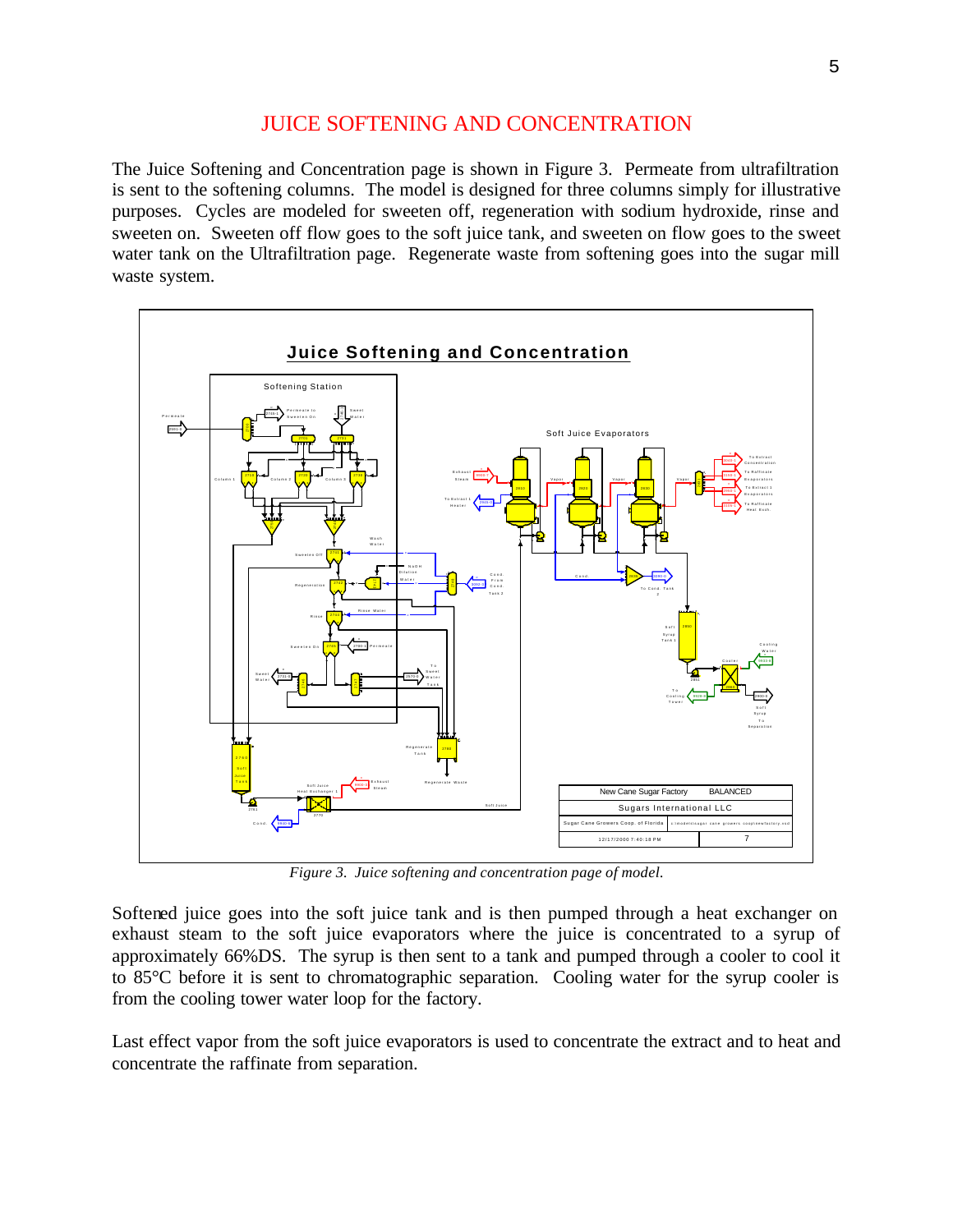# CHROMATOGRAPHIC SEPARATION & EVAPORATION

Chromatographic Separation and Evaporation is shown on the page given in Figure 4. Two separator systems are included in the model. Extract 1 from the first system leaves the separator at about 30%DS and 87.5 Purity. After heating in a condensate heat exchanger to about 99°C using exhaust steam condensate, extract 1 is fed to a triple effect evaporator for concentration to about 66.5%DS. The extract leaves the evaporator at 84-85°C.



*Figure 4. Chromatographic Separation & Evaporation Page of Model.*

Extract 1, from the evaporator, is fed to the second separator and concentrated to 70%DS in a single effect evaporator before going to refined sugar production. Provisions are made in the model to allow for the change in solubility of the extract due to the change in melassigenic compounds from the separation. Eluant water for the separation is provided first by condensate and supplemented, if necessary, with city water after treatment with lime and reverse osmosis.

Raffinate from both separators is combined in a raffinate tank and then pumped through a heat exchanger that is heated with vapor from the soft juice evaporators. After the heat exchanger, the raffinate is concentrated in a triple effect evaporator to a concentration of 80%DS before it is sent to the molasses tank.